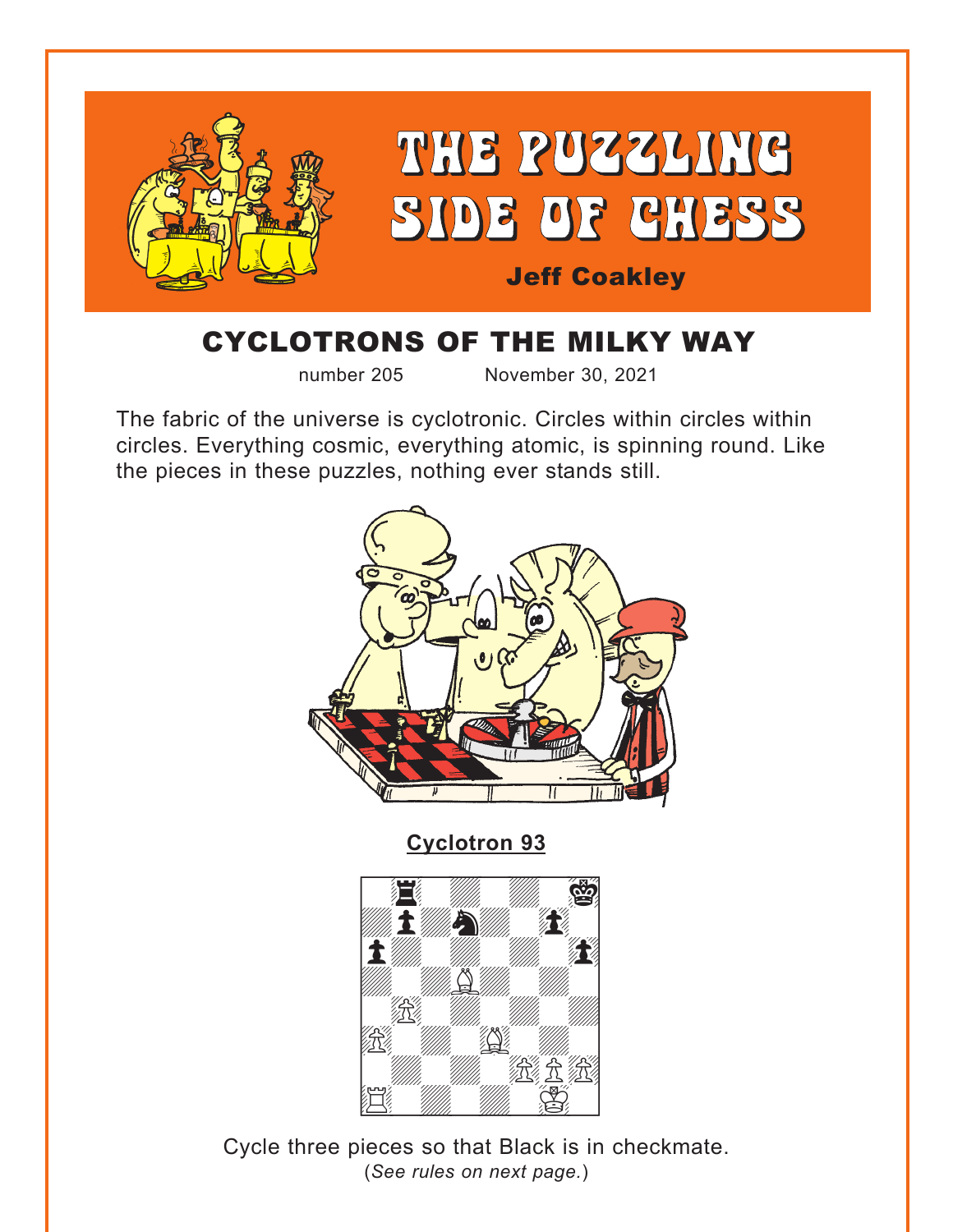#### **CYCLOTRONS**

<span id="page-1-0"></span>Switch the position of three pieces so that Black is in checkmate. No actual chess moves are made. The pieces simply swap squares. The pieces trade places in a "cycle". Piece A goes to square B, piece B goes to square C, and piece C goes to square A.

Any three pieces can trade places. Colours do not matter. The cycled pieces can be all white, all black, or a mix of both. Cycling the black king is a common trick.

The position after the cycle must be legal. For example, pawns cannot be on the 1st or 8th rank, nor can both kings be in check.



**Cyclotron 94** 



Cycle three pieces so that Black is in checkmate.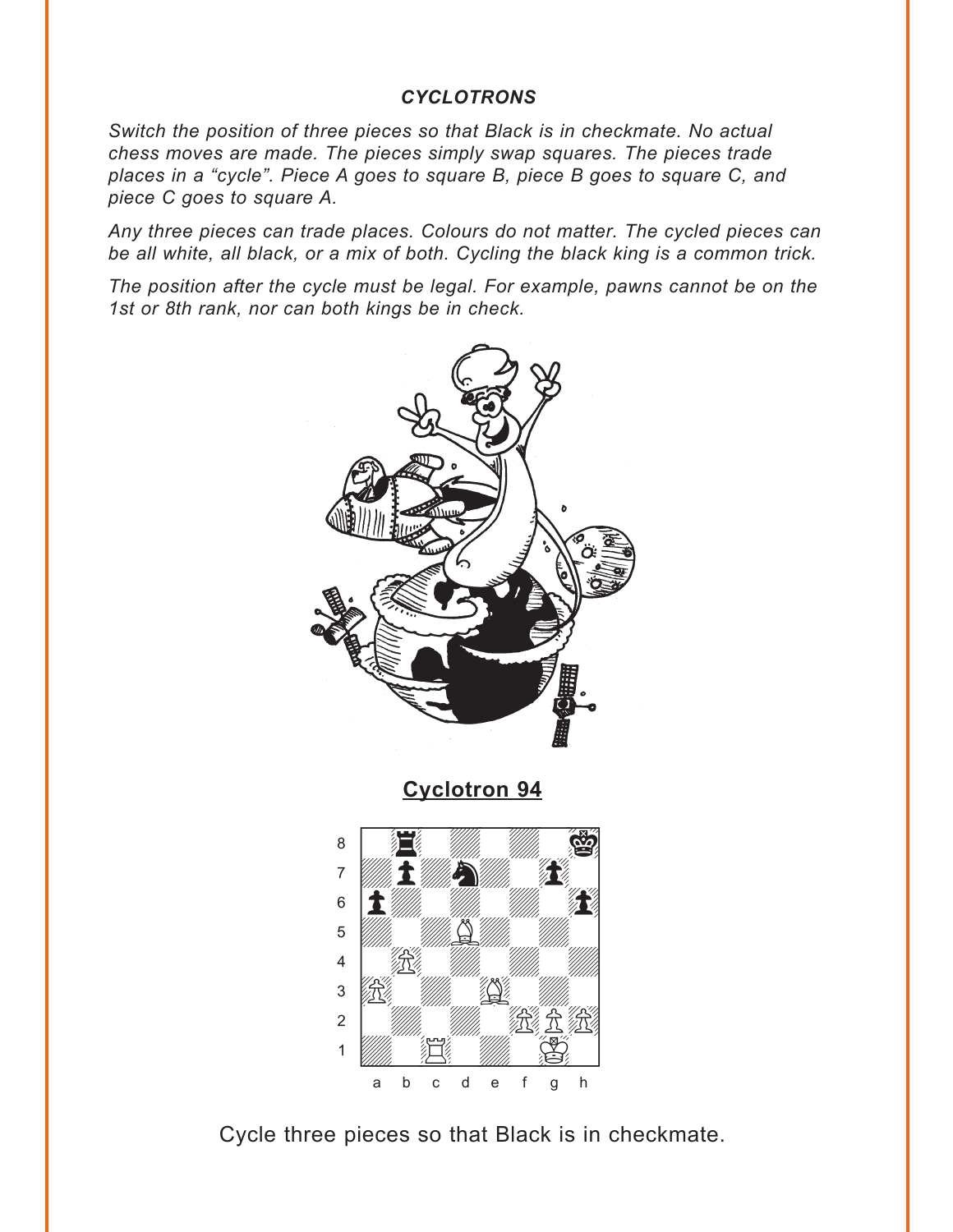<span id="page-2-0"></span>By now you will have surmised that the six problems in this column are approximate twins. Each position has one or two differences, more than enough to change the solution.



**Cyclotron 95** 

Cycle three pieces so that Black is in checkmate.



Milky Way

The Milky Way is a broad band of hazy white light arching across the midnight sky. Visible on clear nights away from city lights, the Milky Way has intrigued stargazers since ancient times.

It was not until 1610 that Galileo's telescope revealed that the Milky Way consists of countless stars indiscernible to the human eye.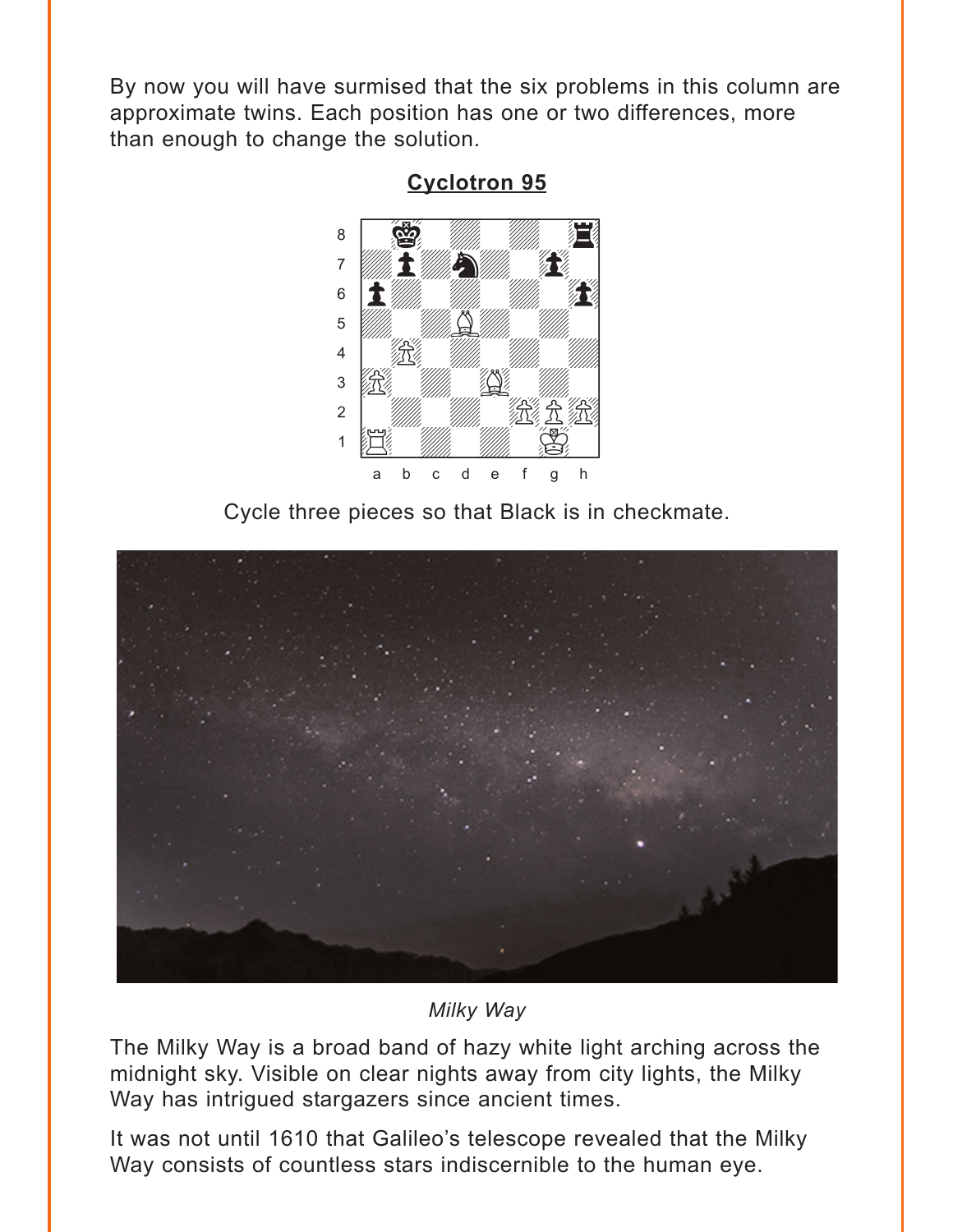<span id="page-3-0"></span>

Cycle three pieces so that Black is in checkmate.



Milky Way Galaxy

It was another century before astronomers realised the Milky Way is a galaxy of stars that includes our sun. Englishman Thomas Wright published a book in 1750 titled An Original Theory or New Hypothesis of the Universe in which he describes the Milky Way as "an optical effect due to our immersion in ... a flat layer of stars".

Every star visible to the eye is part of the Milky Way. The band of light in our sky is what we see when we look towards the centre of the galaxy.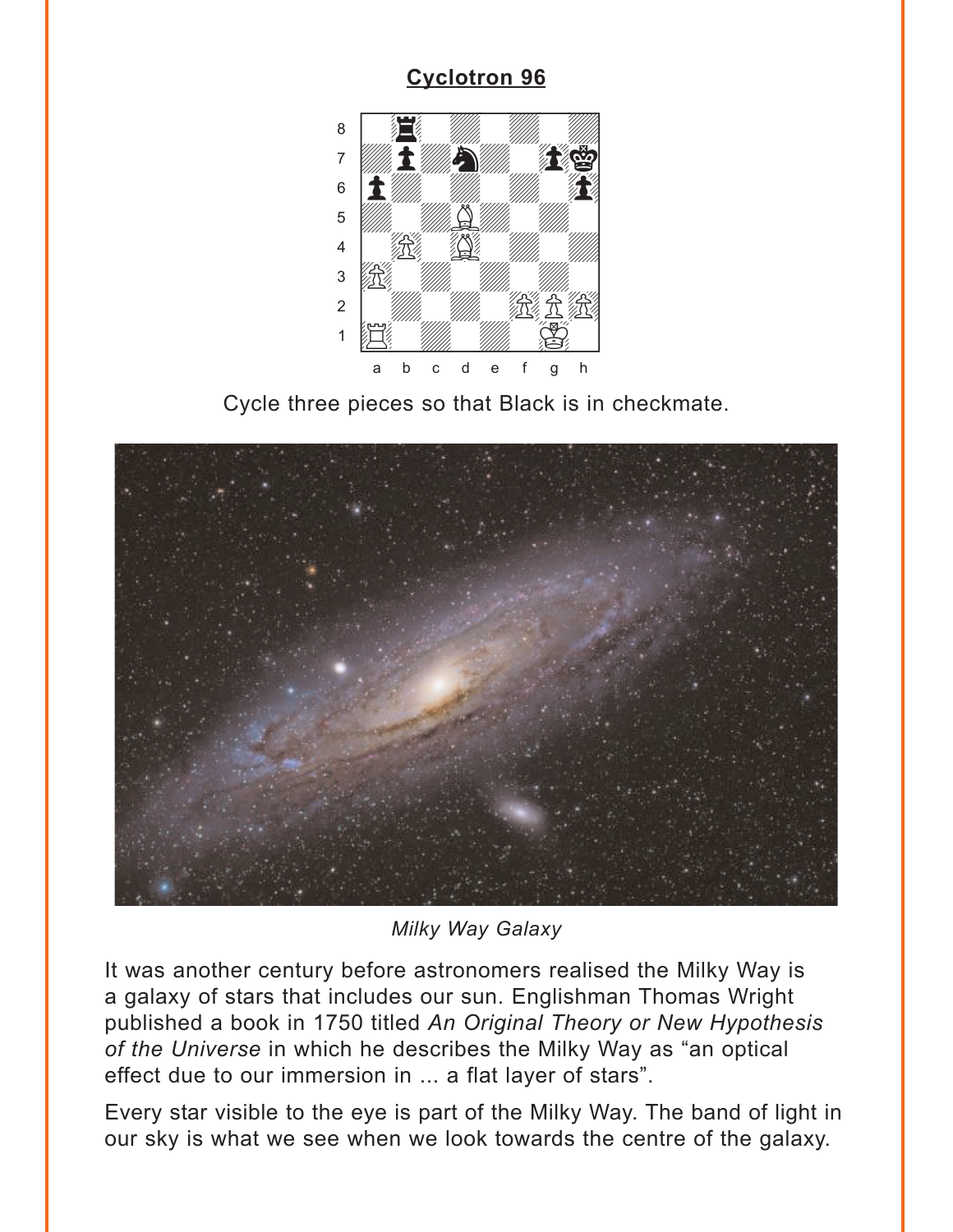<span id="page-4-0"></span>

Cycle three pieces so that Black is in checkmate.



The Milky way is a spiral galaxy with more than 100 billion stars circling a supermassive black hole. Our sun is located in one of the spiralling arms called the Orion Spur, travelling around the galactic centre at 200 km/sec (500,000 mph). One orbit takes 240 million years.

The galaxy is 100,000 light-years across and 1000 light-years thick. (One light-year is 9.5 trillion kilometres.)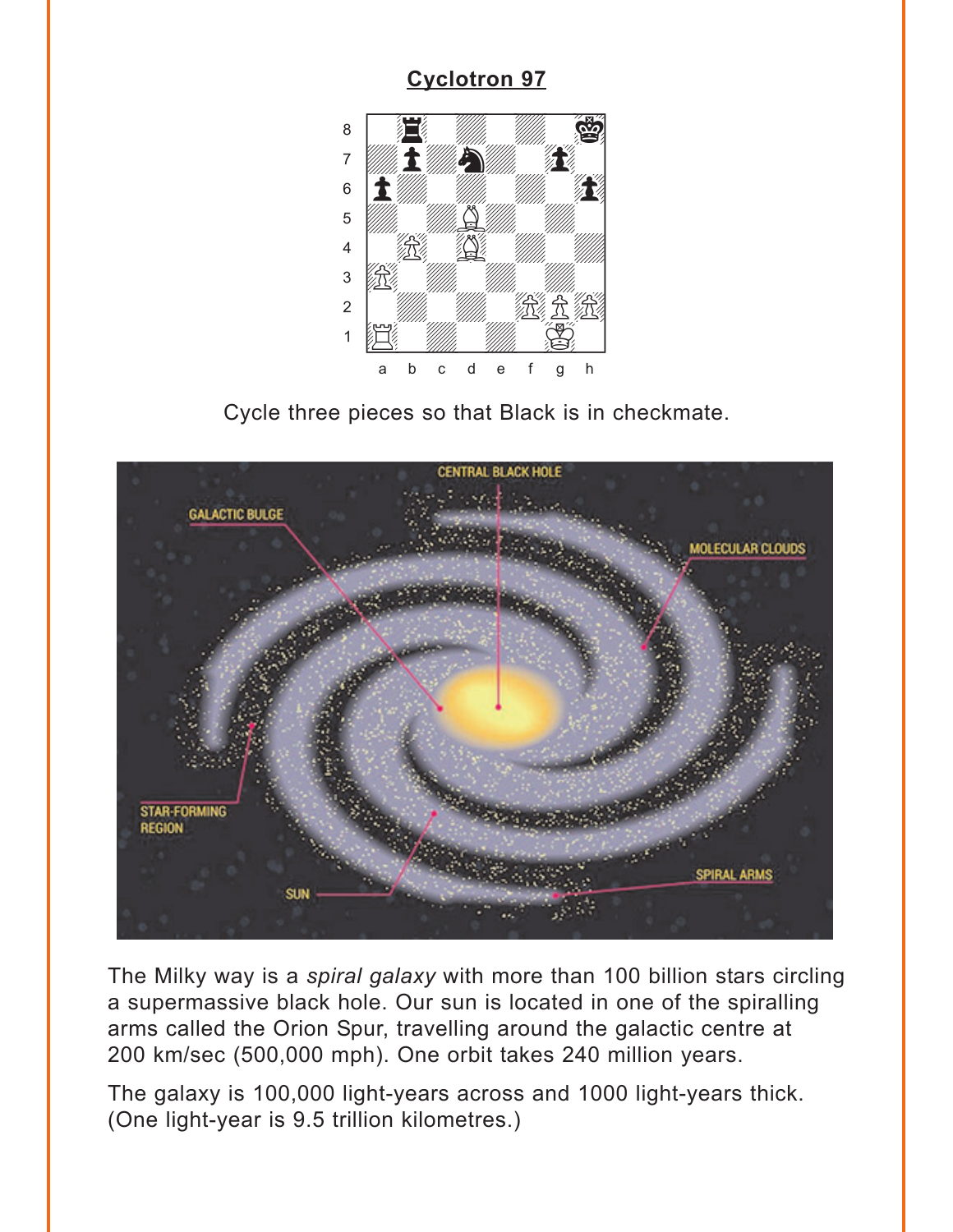<span id="page-5-0"></span>

Cycle three pieces so that Black is in checkmate.



Milky Way sideways

In 1924, observations by American astronomer Edwin Hubble proved the existence of other galaxies. Prior to that time, it was thought that the Milky Way was the entire universe. There are now estimated to be over 100 billion galaxies. And of course, they are not standing still.

Relative to the cosmic background, our galaxy is moving through space at 600 km/sec (1,340,000 mph). But it is not clear where the Milky Way is going! We are heading in the direction of a gigantic unseen mass called the Great Attractor, whose view from Earth is obscured by the galactic centre.

In the year  $2525, \ldots$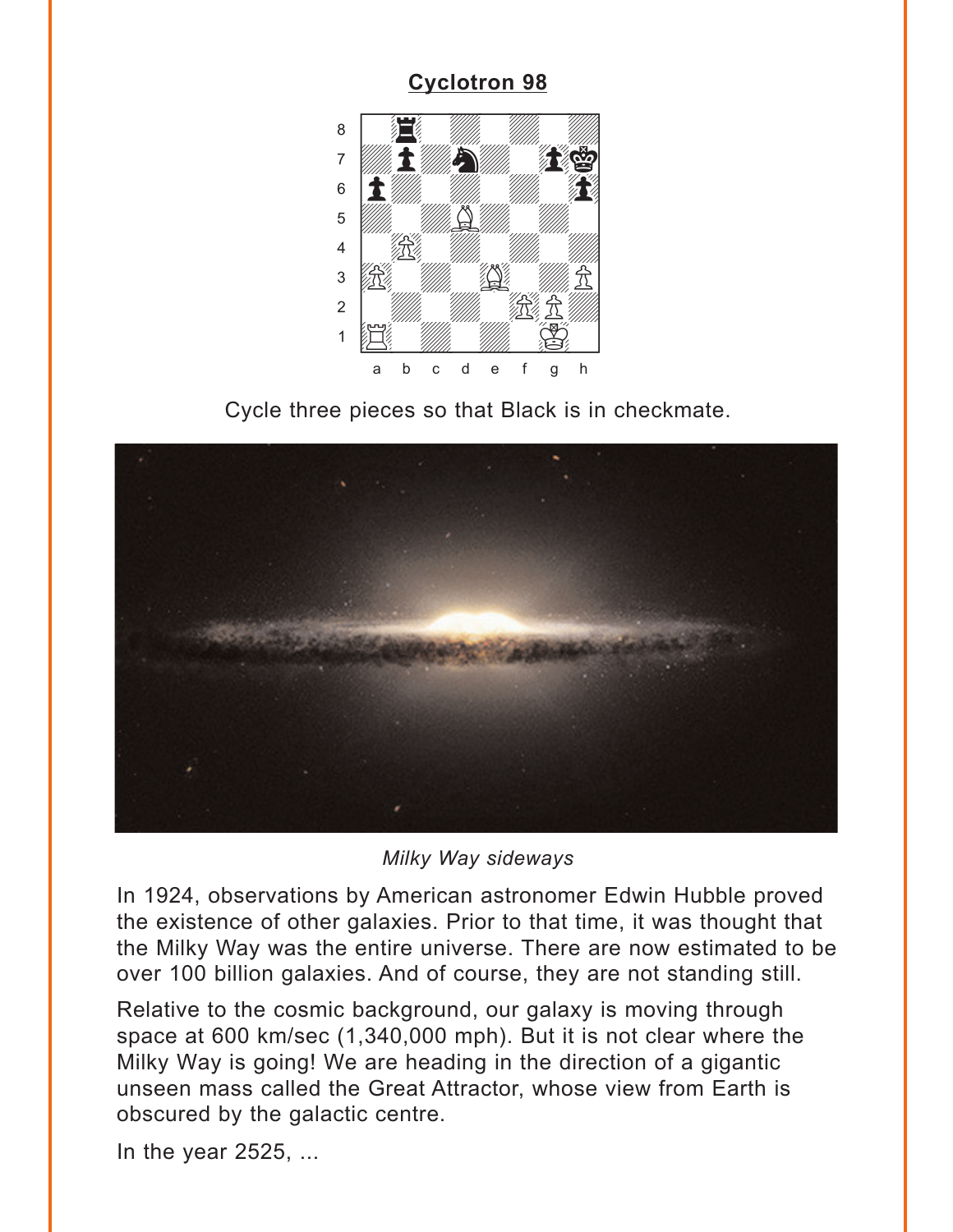## <span id="page-6-0"></span>**SOLUTIONS**

All cyclotrons by J. Coakley. Puzzling Side of Chess (2021).

PDF hyperlinks. You can advance to the solution of any puzzle by clicking on the underlined title above the diagram. To return to the puzzle, click on the title above the solution diagram.

**Archives.** Past columns are available in the Puzzling Side archives. For more information on ordinary switcheroos, see column 4.



**Cyclotron 93** 

Ra1→h6 h6→Be3 Be3→a1

Bishop pin.



Milky Way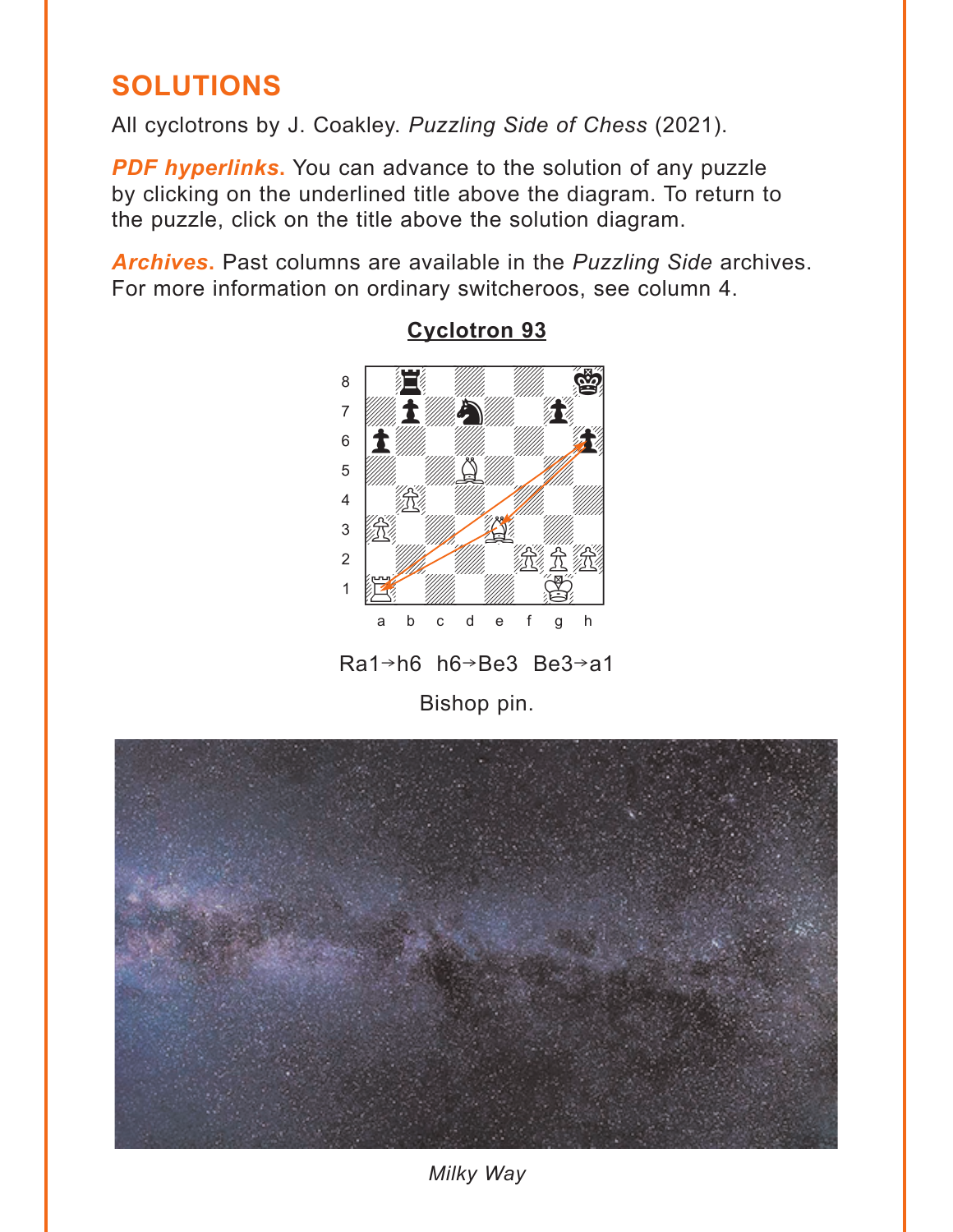<span id="page-7-0"></span>

b7-d7 Nd7-h8 Kh8-b7 Raking bishops.



**[Cyclotron 95](#page-2-0)**



Kb8-g1 Kg1-e3 Be3-b8 Cycled bishop protects h2.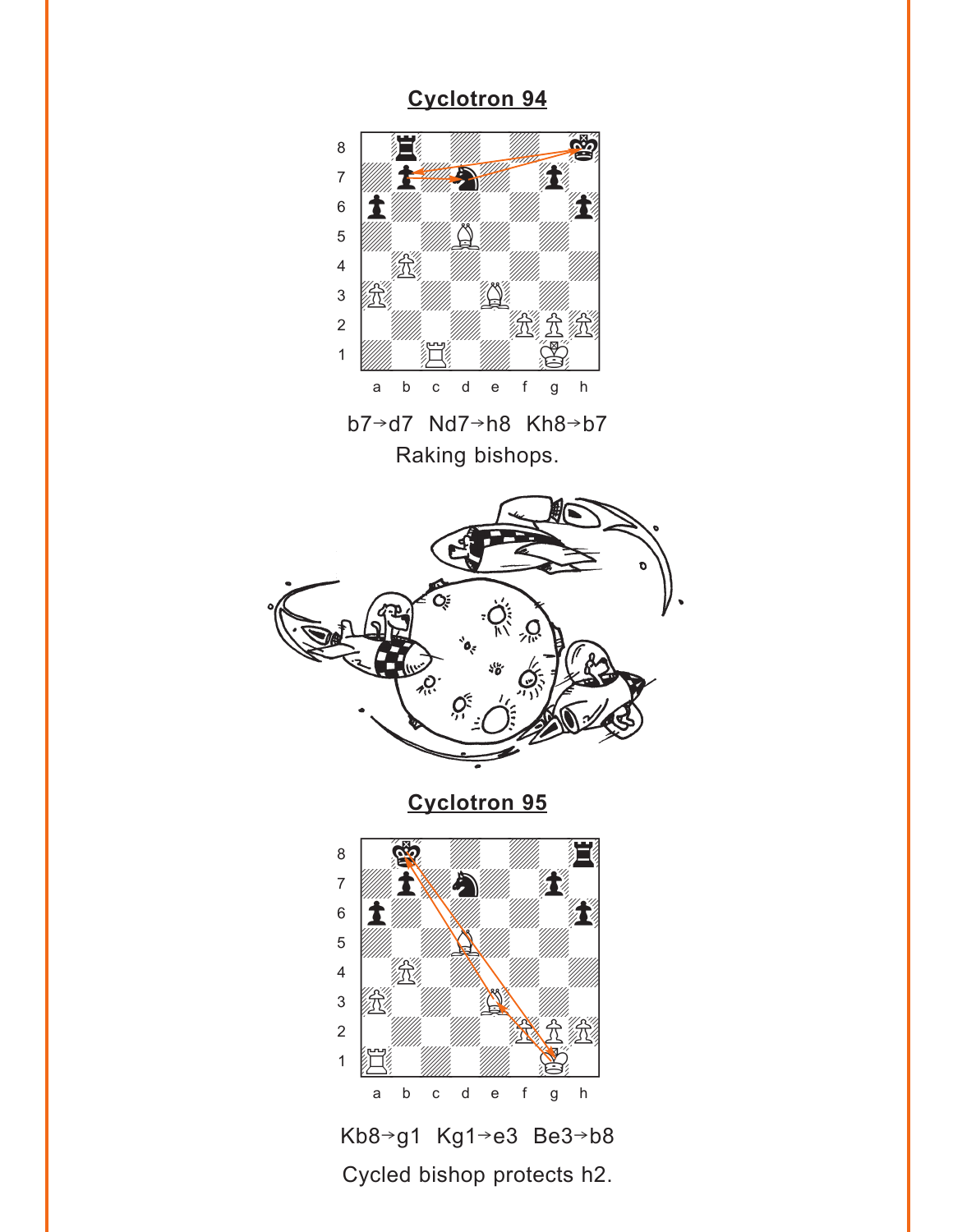<span id="page-8-0"></span>

Ra1-b4 b4-h7 Kh7-a1 Cornered king.



Space: the Final Frontier

Based on data from the Kepler space telescope, scientists estimate that the galaxy contains over 40 billion habitable earth-size planets in orbit around sun-like stars. Strange new worlds!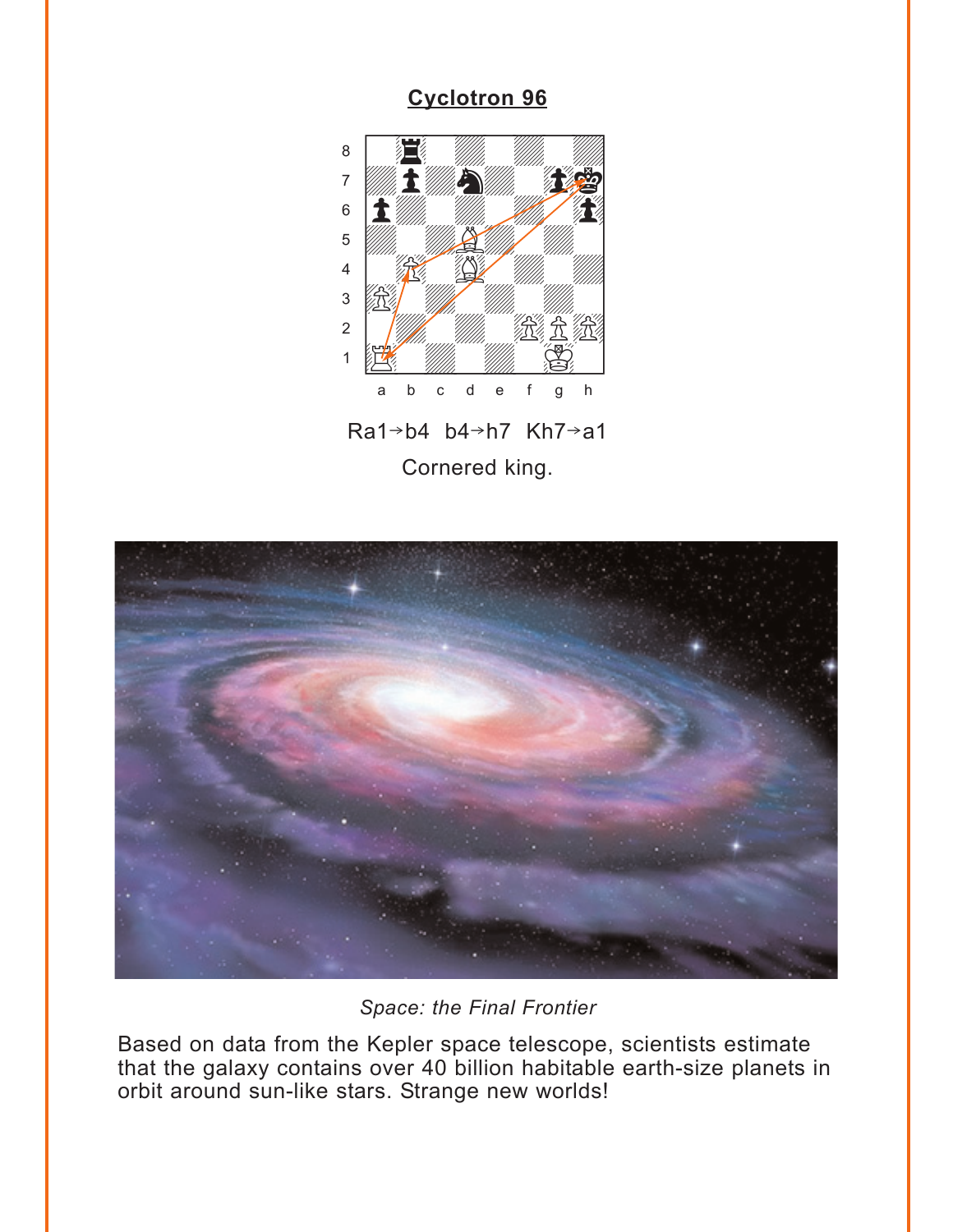<span id="page-9-0"></span>

Ra1→h6 h6→d7 Nd7→a1 Only the knight can go to the 1st rank.



100 Billion Stars

The Milky Way derives its name from the ancient Greeks who called it 'galaxias', based on their word for milk ('gala'). Obviously, this is also the origin of the word 'galaxy'.